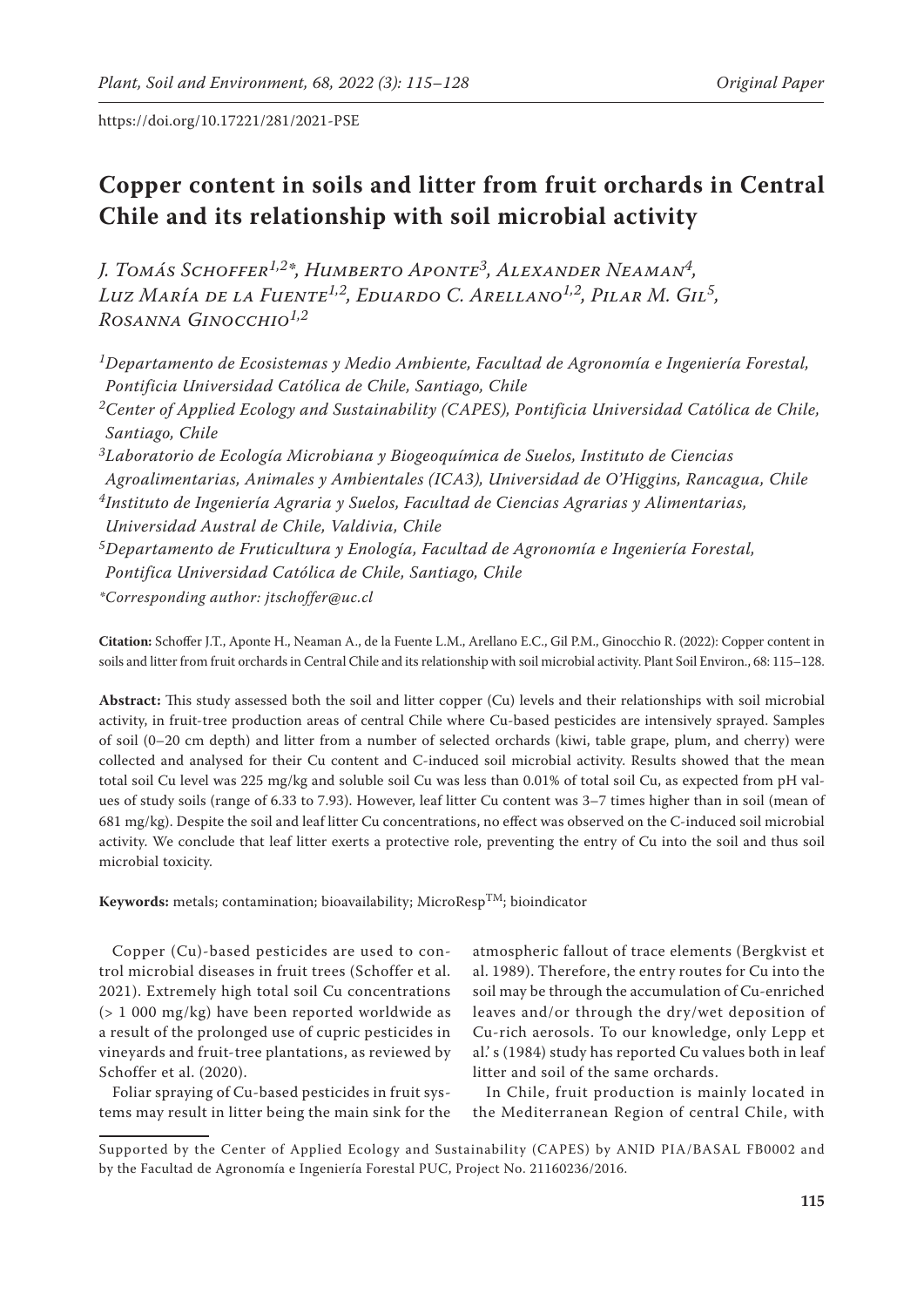the O'Higgins Region as the most relevant, with a total surface of 52 467 ha (ODEPA-CIREN 2018). Copper-enriched soils might be expected due to the intensive use of Cu-based pesticides (Casanova et al. 2013). However, there is very little information in the literature on Cu levels from the use of Cubased pesticides in Chilean orchard soils and their associated litter.

Due to the global scarcity of information relating to both soil and litter Cu contents in fruit-tree production systems and the relationship of Cu with soil microbial activity, the aim of the present work was to assess both the total soil Cu and litter Cu levels in fruit production systems in the O'Higgins Region of Chile where the application of Cu-based pesticides is very common and determine their relationship with soil microbial activity.

### **MATERIAL AND METHODS**

**Study area.** Three orchards of kiwi, table grape, plum and cherry trees were selected from the Cachapoal River valley in the O'Higgins Region, central Chile. The cherry orchards were located in the northern part of the Rancagua county (34°10'0''S, 70°45'0''W), while the kiwi, table grape and plum orchards were located in the Peumo county (34°23'46'',

71°10'10''W). The region is characterised by a semiarid Mediterranean climate (Luebert and Pliscoff 2017), with an average annual rainfall that varies from 450 mm in the north to 900 mm in the south, mainly concentrated in the winter months (Uribe and Catalán 2016). The average temperature ranges between 18 °C and 22 °C in the warm months, while in the cold months the temperature is around 9.6 °C (Uribe and Catalán 2016). Tables 1 and 2 summarise the cultivation practices and cupric pesticide management of selected orchards.

The plum orchards covered areas of 10–26 ha, with open-vase tree training systems and a planting density of 278–333 plants/ha. The three orchards had ridges to a height of 0.4 m and 1.0 m wide. The areas of kiwi orchards were 19.6 and 7 ha, with a pergola trellis system and ridges 0.2 m high by 1.0 m wide. Depending on the orchard, the planting density varied from 416–666 plants/ha. In table grape orchards, the areas varied from 6 to 12 ha. The planting density was 952 plants/ha. These orchards had a pergola trellis system and none had ridges. Regarding the cherry orchards, the areas varied from 4 to 6 ha, with a planting density of 694–889 plants/ha and an openvase system. None of the cherry orchards had ridges.

Table grape's orchards were not sprayed with Cubased pesticides and therefore used as control or-

|                                  | Plum         |                |                | Kiwi            |                |                | Table grape  |                  | Cherry          |                         |                |                |
|----------------------------------|--------------|----------------|----------------|-----------------|----------------|----------------|--------------|------------------|-----------------|-------------------------|----------------|----------------|
| Orchard                          | P1           | P <sub>2</sub> | P <sub>3</sub> | K1              | K <sub>2</sub> | K <sub>3</sub> | TG1          | TG2              | TG <sub>3</sub> | C1                      | C2             | C <sub>3</sub> |
| Cultivar                         |              | D'Agen         |                |                 | Hayward        |                |              | Crimson          |                 | Royal<br>Down           | Bing           | Santina        |
| Area (ha)                        | 26           | 17             | 10             | 25              | 19             | 6              | 7            | 6                | 12              | 6                       | $\overline{4}$ | 5              |
| Between plant<br>spacing $(m)$   | 6            | 5              | $\sqrt{5}$     | 3               | $\overline{4}$ | 3              | 3            | 3                | 3               | 2.5                     | 2.5            | 3              |
| Between row<br>spacing (m)       | 6            | 6              | 6              | 5               | 6              | 5              | 3.5          | 3.5              | 3.5             | 4.5                     | 4.5            | 4.8            |
| Density<br>(plants/ha)           | 278          | 333            | 333            | 666             | 416            | 666            | 952          | 952              | 952             | 889                     | 889            | 694            |
| Tree training<br>system          | open vase    |                |                | pergola trellis |                |                |              |                  |                 |                         | open vase      |                |
| Ridge height (m)                 | 0.4          | 0.4            | 0.4            | 0.2             | 0.2            | 0.2            | $\mathbf{0}$ | $\boldsymbol{0}$ | $\mathbf{0}$    | $\mathbf{0}$            | $\mathbf{0}$   | $\mathbf{0}$   |
| Ridge width (m)                  | $\mathbf{1}$ | $\mathbf{1}$   | $\mathbf{1}$   | $\mathbf 1$     | $\mathbf{1}$   | $\mathbf{1}$   | $\mathbf{0}$ | $\boldsymbol{0}$ | $\mathbf{0}$    | $\boldsymbol{0}$        | $\mathbf{0}$   | $\mathbf{0}$   |
| Microtopography                  |              |                |                |                 |                |                | plane        |                  |                 |                         |                |                |
| Planting year                    | 2002         | 2010           | 2005           | 1990            | 1986           | 1988           | 2007         | 2014             | 2014            | 2009                    | 2009           | 2009           |
| Previous use                     |              | no information |                | peach           | wine<br>vine   | table<br>grape | citric       | citric           | citric          | table<br>grape/<br>plum | table<br>grape | table<br>grape |
| Litter residence<br>time (month) | 6            |                |                |                 |                |                |              |                  |                 |                         |                |                |

Table 1. Cultivation characteristics of selected orchards in the O'Higgins Region, central Chile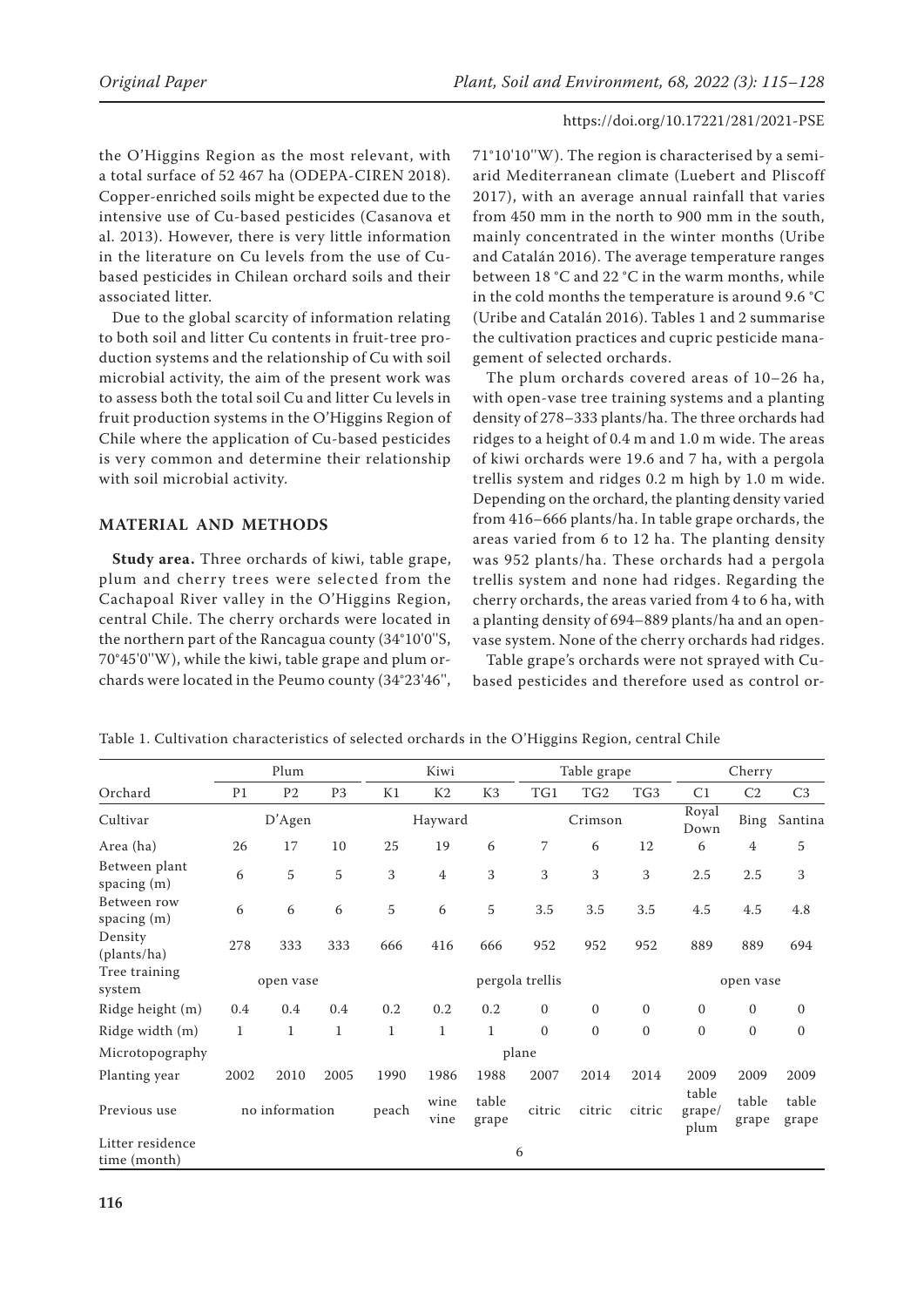Table 2. Copper-based pesticide management during 2019 of selected orchards in the O'Higgins Region, central Chile

|                     |                 |                | Plum                                |                              |           | Kiwi           |                |                | Cherry         |                |
|---------------------|-----------------|----------------|-------------------------------------|------------------------------|-----------|----------------|----------------|----------------|----------------|----------------|
| Orchard             |                 | P <sub>1</sub> | P <sub>2</sub>                      | P <sub>3</sub>               | K1        | K <sub>2</sub> | K <sub>3</sub> | C <sub>1</sub> | C <sub>2</sub> | C <sub>3</sub> |
| Cupric pesticide    |                 |                |                                     | Nordox Super 75 WG $(Cu, O)$ |           |                |                |                |                |                |
| Formulation         |                 |                | $Cu_2O(86\%)^a + Coformulant(12\%)$ |                              |           |                |                |                |                |                |
|                     | $1^{\rm st}$    | April 22       | April 22                            | April 22                     | April 4   | April 5        | April 5        | April 26       | April 29       | April 26       |
|                     | 2 <sub>nd</sub> | May 3          | May 3                               | May 3                        | May $14$  | May 13         | May 22         | May 16         | May 16         | May $16$       |
| Application         | 3 <sup>rd</sup> | May 13         | May 13                              | May 13                       | June 3    | June 6         | June 4         | June 17        | June 17        | June 17        |
|                     | 4 <sup>th</sup> | August 8       | August 8                            | August 8                     | July 5    | July 4         | July 12        | July 23        | July 24        | July 24        |
| Dose $(g 100/L)^b$  |                 | 200            | 200                                 | 200                          | 130       | 130            | 130            | 200            | 200            | 200            |
| Application<br>form |                 | turbo sprayer  |                                     |                              | nebulizer |                |                |                |                |                |

<sup>a</sup>Equivalent to 75% Cu; <sup>b</sup>Referred to wetting of 1 500 L of water/ha for plum and cherry orchards and of 1 000 L of water/ha for kiwi orchards

chads. At the time of the soil and litter samplings, 6.8, 2.0 and 4.5 kg Cu/ha were applied in the plum, kiwi and cherry orchards, respectively. Nordox® Super 75 WG pesticide  $(Cu_2O)$  was sprayed in these orchards.

**Soil and litter sampling.** Litter and soil samples were collected in late fall 2019 when at least two doses of Cu-based pesticides were applied to fruit trees. Specifically, soil and litter of plum, table grape, cherry and kiwi orchards were sampled during the last week of May. Eighteen samples of soil and litter (9 from the row and 9 from the inter-row) were taken for each fruit-tree species. The leaf litter samples were collected using  $0.5 \times 0.5$  m quadrats placed on the soil. Once all the litter had been completely removed from the quadrat, the soil sample was collected to a depth of 0.2 m using an Eijkelkamp® stainless-steel hand auger.

**Physicochemical characterisation of soils.** Each soil sample was passed through a 2-mm-nylon mesh sieve. An aliquot was stored at 4° C for microbiological determinations. The rest of the sample was dried at 40 °C until constant mass and then soil  $pH_{H_1O}$ , electric conductivity (EC), organic carbon (OC), total N, and available phosphorus (P) and potassium (K) were determined following Sadzawka et al. (2006). The total and soluble soil Cu were determined according to Zagal and Sadzawka (2007) and Stuckey et al. (2008), respectively. The soil texture was determined by Bouyoucos' methodology (Sandoval et al. 2011). Soil standard reference material of the Wageningen University (ISE 859) was added through the entire soil and leaf litter analysis process for the quality control (QC) and quality assurance (QA) requirements. The

Cu values of the soil standard reference material were within 100 ± 20% of the certified values. Duplicates were performed on every  $10^{th}$  sample, to assure the quality of analyses. Blanks were always below detection limits. The limits of detection and the limit of quantification for Cu in soils were 0.009 and 0.011 mg/kg, respectively. Linearity was verified for the range of 39.6–54.5 mg/kg ( $R^2$  = 0.99).

**Leaf litter total Cu determination.** The leaf litter samples were oven-dried at 65 °C for 48 h in a Binder forced-convection drying oven and then ground using a food processor with stainless steel blades (model TH-9010V, Thomas, Neunkirchen, Germany). Total Cu was determined by atomic absorption spectrometry according to Sadzawka et al. (2007). A *Solanum melongena* L. standard material (IPE 951) from Wageningen University was used for the QC and QA requirements as described above.

**Soil microbial colonisation and respiration.** To quantify the soil microbial growth, a dilution and plating method was performed, following Pepper and Gerba (2009). The plates were incubated at 25 °C for 3 days to determine the colony-forming unit (CFU) per gram of soil.

The soil microbiological respiration was measured using the MicroResp<sup>TM</sup> bioassay following Campbell et al. (2003). Ten C-sources were dosed to each soil stored at 4 °C. The C-sources used were α-ketoglutaric acid (AKG), glucose (GLU), fructose (FRU), malic acid (MAL), citric acid (CIT), L-arabinose (ARA), N-acetyl glucosamine (NAG), oxalic acid (OXA), l-arginine (ARG) and cysteine (CYS). The samples were dosed with water (WAT) to measure their basal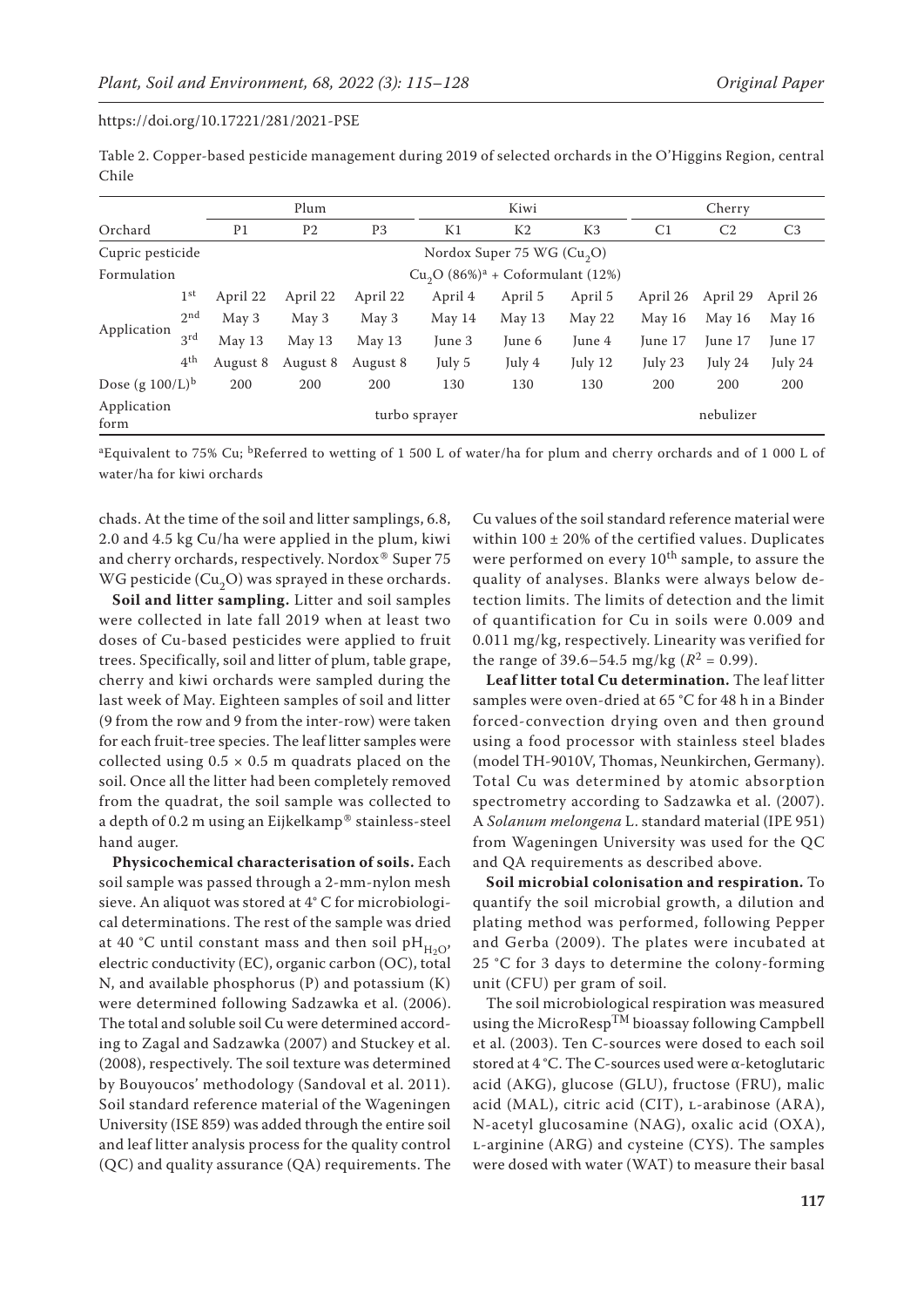respiration. After dosing, samples were incubated at 25 °C for 4 h with 96-well detection microplates, which had a pre-measured absorbance of  $\lambda = 570$  nm (Biobase EL10 microplate spectrophotometer, Zhangqiu, China). Following the incubation, the detection microplates were read to estimate the soil microbial  $CO<sub>2</sub>$  emissions. Also, the average well colour development (AWCD) was calculated (the mean amount of  $CO<sub>2</sub>$  respired for the MicroResp test).

**Statistical analyses.** ANOVA and Tukey's test were applied – when the variables met normality and homoscedasticity assumptions – in order to determine the effect of the factors (species and microsite). When these assumptions were not met, log and root transformations were performed. A Kruskal-Wallis' test, was performed in cases where the assumptions were ultimately not met. Principal component analysis (PCA) was performed on the entire data set and for each species in order to explore the relationships between the physicochemical and biological soil properties. Finally, a PERMANOVA was performed to assess the multivariate effects of factors on all physicochemical and biological soil properties. Analyses were done using R software, version 3.5.1 (https://cran.r-project.org/).

### **RESULTS AND DISCUSSION**

**General soil properties.** The soil pH of orchards varied from slightly acidic (6.33) to slightly alkaline (7.93), with a mean value of 7.2 (Table 3); most values were higher than those indicated by Luzio (2010) for the area (6.5). Significant differences were found (*F =* 68.84, *P* < 0.001), where kiwi had the highest (7.54; Table 4) and cherry the lowest (6.65; Table 5) soil pH values. Only table grape showed significant pH differences  $(F = -2.90, P =$ 0.011) between the row (7.3) and interrow (7.1) soils (Table 6). The mean OC value was 1.47% (Table 3), with the statistically highest  $(F = -4.63, P = 0.005)$ being for kiwi soil (1.68%) and the lowest for the table grape soil (1.28%); most values were below the OC value indicated by Luzio (2010) for the area (2%). No significant differences in OC values were found between microsites. The mean EC value was 1.14 dS/m (Table 3), considered non-saline soil (Gartley 2011). The plum orchard soil showed a statistically higher EC (1.67 dS/m; Table 7) value than the other three orchards (Tables 4–6). No significant differences were found for EC between the microsites.

**Soil and leaf litter copper levels.** The mean total soil Cu level was 225 mg/kg (range of 131–432 mg/kg) (Table 8). This value is higher than the soil threshold value (100 mg/kg) and the guideline value (150 mg/kg) proposed by the Finnish Government (MEF 2007). The mean total soil Cu values per orchard type were 243, 233, 228 and 196 mg/kg for plum, cherry, table grape and kiwi, respectively. Lower total soil Cu levels might be expected in kiwi orchards compared to plum and cherry orchards due to the lower Cu<sub>2</sub>O doses applied. Surprisingly, total soil Cu levels in table grape orchards, where cupric pesticides were not applied, were not significantly different from the Cu levels in the soils of the cherry and plum orchards. This might be explained by the fact that selected table grape orchards used to be citrus orchards, in which Cu-based pesticides were applied.

The soluble soil Cu levels in all orchards were less than 0.01% of the total soil Cu levels, indicating low availability and thus toxicity (Ginocchio et al. 2002). Specifically, the soluble soil Cu concentrations were 0.20 mg/kg in cherry orchards and 0.14 mg/kg in plum, kiwi and table grape orchards, being statistically different  $(F = 3.21, P = 0.029)$  among the cherry and table grape soils. Only soils of cherry orchards showed significant differences (*F =* 3.03, *P =* 0.012) for soluble Cu between the microsites, being higher in the interrow (Table 5). This result is the opposite of that of Mackie et al. (2013), who

Table 3. General soil physicochemical characteristics of selected orchards in the O'Higgins Region, central Chile

| Soil property                      | Mean $\pm$ SEM  | Range         |
|------------------------------------|-----------------|---------------|
| $pH_{H_2O}$                        | $7.17 \pm 0.05$ | $6.33 - 7.93$ |
| Electrical conductivity $(dS/m)$   | $1.14 \pm 0.07$ | $0.46 - 3.11$ |
| Organic carbon (%)                 | $1.47 \pm 0.07$ | $0.88 - 3.21$ |
| Available N (mg/kg)                | $18.6 \pm 0.96$ | $6.37 - 43.0$ |
| Available P (mg/kg)                | $31.2 \pm 2.54$ | $2.33 - 88.1$ |
| Available K (mg/kg)                | $354 \pm 19.7$  | $128 - 801$   |
| Sand $(\%)$                        | $26.4 \pm 0.79$ | $15.0 - 44.0$ |
| $Clay(\%)$                         | $19.1 \pm 0.27$ | $14.0 - 25.0$ |
| Silt $(\%)$                        | $54.5 \pm 0.79$ | $38.0 - 68.0$ |
| Total $Cu - soil (mg/kg)$          | $225 \pm 6.65$  | 131-432       |
| Soluble $Cu - soil (mg/kg)$        | $0.16 \pm 0.01$ | $0.06 - 0.42$ |
| Total $Cu -$ Leaf litter $(mg/kg)$ | $681 \pm 72.90$ | $16.3 - 2290$ |
| $CuT_L/S$                          | $3.17 \pm 0.35$ | $0.07 - 13.4$ |

SEM – standard error of the mean; CuT\_L/S – litter Cu concentration to soil Cu concentration ratio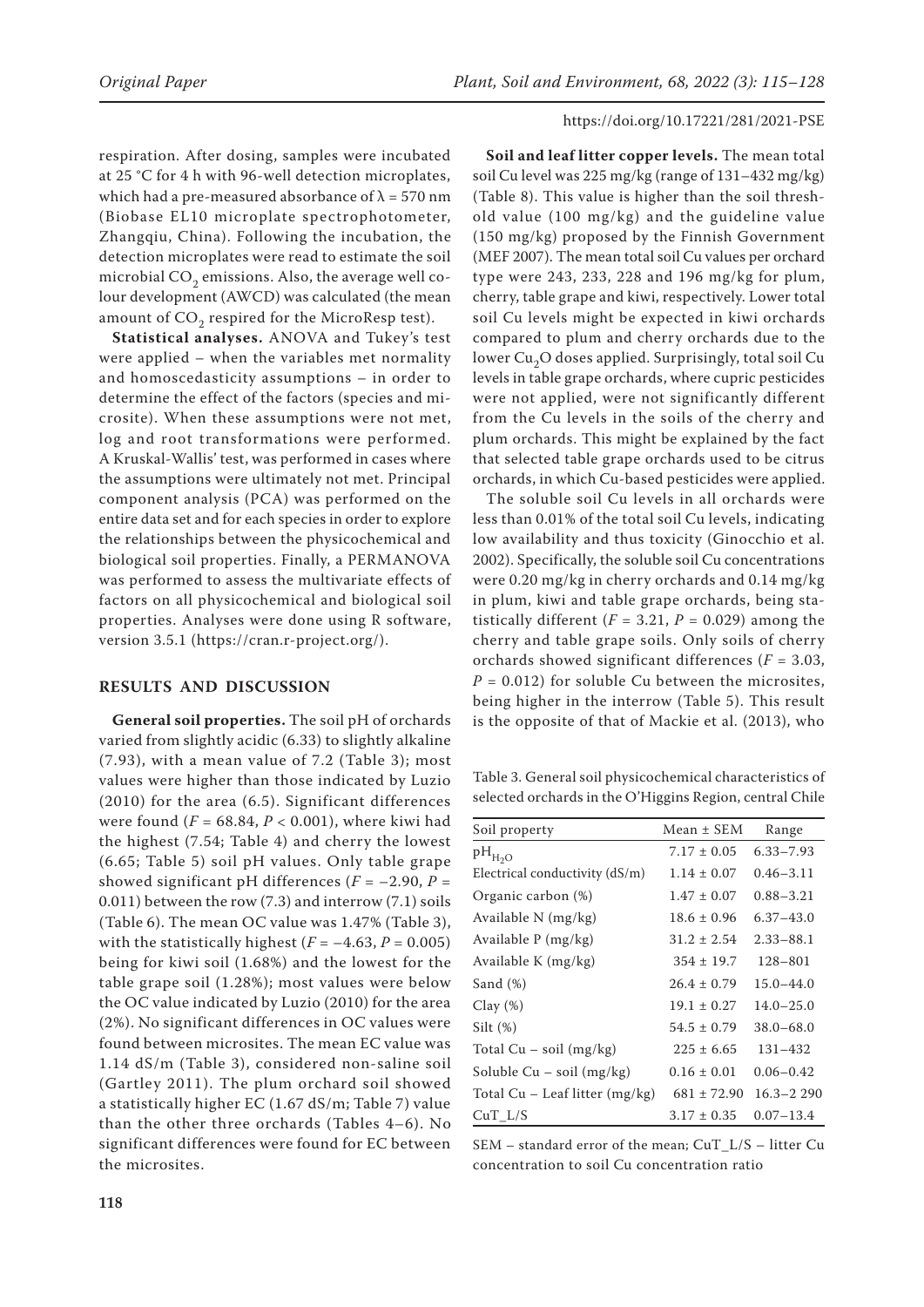Table 4. Soil physicochemical characteristics and copper (Cu) leaf litter concentration of selected kiwi orchards in the O'Higgins Region, central Chile

| Soil property                         | Site        | $Mean \pm SEM$      | Range         |
|---------------------------------------|-------------|---------------------|---------------|
|                                       | between row | $7.54 \pm 0.07$     | $7.32 - 7.93$ |
| $pH_{H_2O}$                           | row         | $7.54 \pm 0.06$     | $7.26 - 7.87$ |
|                                       | total       | $7.54 \pm 0.05$     | $7.26 - 7.93$ |
|                                       | between row | $1.05 \pm 0.11$     | $0.66 - 1.72$ |
| Electrical conductivity (dS/m)        | row         | $1.09 \pm 0.07$     | $0.84 - 1.49$ |
|                                       | total       | $1.07 \pm 0.06$     | $0.66 - 1.72$ |
|                                       | between row | $1.84 \pm 0.36$     | $1.10 - 3.21$ |
| Organic carbon (%)                    | row         | $1.46 \pm 0.16$     | $0.97 - 1.95$ |
|                                       | total       | $1.65 \pm 0.21$     | $0.97 - 3.21$ |
|                                       | between row | $14.4 \pm 1.23$     | $9.80 - 21.4$ |
| Available $N$ (mg/kg)                 | row         | $13.7 \pm 1.34$     | $8.12 - 18.9$ |
|                                       | total       | $14.0\pm0.90$       | $8.12 - 21.4$ |
|                                       | between row | $34.5 \pm 6.23$     | $7.33 - 64.8$ |
| Available P (mg/kg)                   | row         | $16.1 \pm 6.95$     | $2.41 - 69.4$ |
|                                       | total       | $25.3$ $\pm$ $5.05$ | $2.41 - 69.4$ |
|                                       | between row | $354 \pm 43.3$      | 154-623       |
| Available K (mg/kg)*                  | row         | $158 \pm 11.7$      | 135-244       |
|                                       | total       | $256 \pm 32.2$      | 154-623       |
|                                       | between row | $176 \pm 14.8$      | $134 - 67.0$  |
| Total $Cu - soil (mg/kg)$             | row         | $215 \pm 16.0$      | 135-283       |
|                                       | total       | $196 \pm 11.6$      | 134-283       |
|                                       | between row | $0.14 \pm 0.03$     | $0.08 - 0.31$ |
| Soluble $Cu - soil (mg/kg)$           | row         | $0.15 \pm 0.03$     | $0.06 - 0.32$ |
|                                       | total       | $0.14 \pm 0.02$     | $0.06 - 0.32$ |
|                                       | between row | $26.7 \pm 1.69$     | $20.0 - 33.0$ |
| Sand (%)                              | row         | $26.7 \pm 2.20$     | $15.0 - 36.0$ |
|                                       | total       | $26.7 \pm 1.35$     | $15.0 - 36.0$ |
|                                       | between row | $18.6 \pm 0.53$     | $16.0 - 21.0$ |
| Clay $(\%)$                           | row         | $18.9\pm0.82$       | $15.0 - 21.0$ |
|                                       | total       | $18.7 \pm 0.48$     | $16.0 - 21.0$ |
|                                       | between row | $54.8 \pm 1.70$     | $48.0 - 62.0$ |
| Silt $(\%)$                           | row         | $54.4 \pm 1.94$     | $45.0 - 64.0$ |
|                                       | total       | $54.6 \pm 1.25$     | $48.0 - 64.0$ |
|                                       | between row | $493 \pm 76.9$      | 293-1 035     |
| Total Cu - litter $(mg/kg)^*$         | row         | $268 \pm 28.3$      | 154-416       |
|                                       | total       | $381 \pm 48.2$      | $154 - 1035$  |
|                                       | between row | $2.98 \pm 0.51$     | $1.23 - 5.69$ |
| Litter Cu:total soil Cu <sup>a*</sup> | row         | $1.28 \pm 0.15$     | $0.77 - 2.35$ |
|                                       | total       | $2.13 \pm 0.33$     | $0.77 - 5.69$ |

\*significant differences at  $P \le 0.05$  among microsite; SEM – standard error of the mean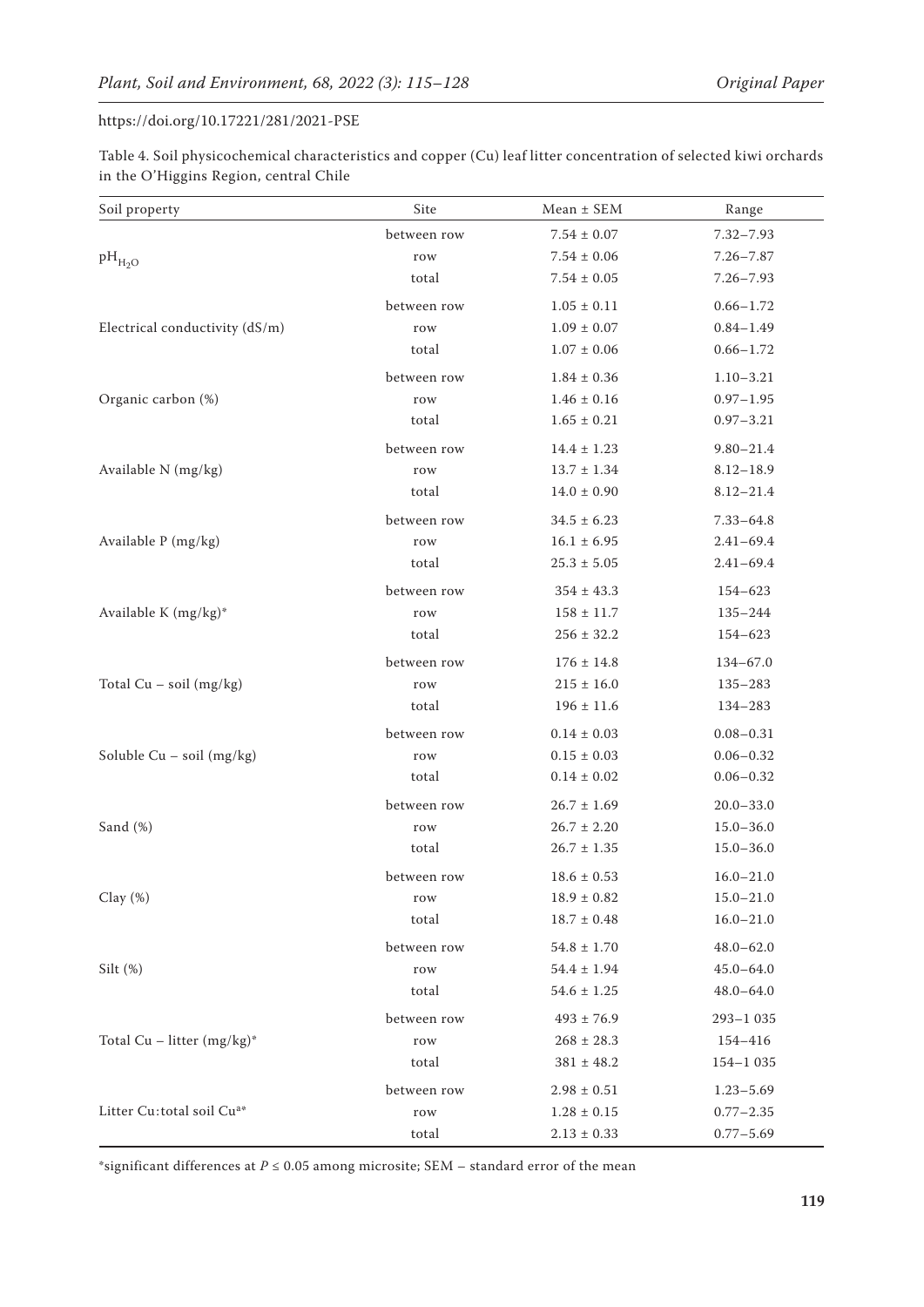| Soil property                        | Site        | $Mean \pm SEM$  | Range         |
|--------------------------------------|-------------|-----------------|---------------|
|                                      | between row | $6.73 \pm 0.06$ | $6.40 - 6.91$ |
| $pH_{H_2O}$                          | row         | $6.56 \pm 0.05$ | $6.33 - 6.82$ |
|                                      | total       | $6.65 \pm 0.04$ | $6.33 - 6.91$ |
|                                      | between row | $0.74 \pm 0.10$ | $0.48 - 1.40$ |
| Electrical conductivity (dS/m)       | row         | $1.13 \pm 0.17$ | $0.63 - 2.37$ |
|                                      | total       | $0.94 \pm 0.11$ | $0.48 - 2.37$ |
|                                      | between row | $1.39 \pm 0.16$ | $0.96 - 1.91$ |
| Organic carbon (%)                   | row         | $1.54 \pm 0.07$ | $1.37 - 1.71$ |
|                                      | total       | $1.46 \pm 0.09$ | $0.96 - 1.91$ |
|                                      | between row | $24.2 \pm 1.83$ | $18.6 - 34.2$ |
| Available N (mg/kg)                  | row         | $19.8 \pm 2.64$ | $12.2 - 38.9$ |
|                                      | total       | $22.0\pm1.65$   | $12.2 - 38.9$ |
|                                      | between row | $49.7 \pm 6.40$ | $25.5 - 79.9$ |
| Available P (mg/kg)                  | row         | $58.9 \pm 5.39$ | $39.3 - 88.1$ |
|                                      | total       | $54.3 \pm 4.21$ | $25.5 - 88.1$ |
|                                      | between row | $615 \pm 45.2$  | $345 - 801$   |
| Available K (mg/kg)*                 | row         | $484 \pm 28.4$  | $301 - 577$   |
|                                      | total       | $550 \pm 30.4$  | $301 - 801$   |
|                                      | between row | $233 \pm 18.2$  | 144-334       |
| Total $Cu - soil (mg/kg)$            | row         | $234 \pm 13.6$  | $157 - 296$   |
|                                      | total       | $233 \pm 11.0$  | 144-334       |
|                                      | between row | $0.25 \pm 0.03$ | $0.11 - 0.42$ |
| Soluble Cu - soil $(mg/kg)^*$        | row         | $0.15 \pm 0.01$ | $0.09 - 0.20$ |
|                                      | total       | $0.20\pm0.02$   | $0.09 - 0.42$ |
|                                      | between row | $24.0 \pm 1.35$ | $18.0 - 31.0$ |
| Sand $(\%)^a$                        | row         | $35.2 \pm 2.05$ | $25.0 - 44.0$ |
|                                      | total       | $29.6 \pm 1.81$ | $18.0 - 44.0$ |
|                                      | between row | $19.3 \pm 0.78$ | $15.0 - 23.0$ |
| Clay $(\%)$                          | row         | $19.6 \pm 0.41$ | $18.0 - 21.0$ |
|                                      | total       | $19.1 \pm 0.44$ | $15.0 - 23.0$ |
|                                      | between row | $56.8 \pm 1.14$ | $53.0 - 62.0$ |
| Silt $(\%)^a$                        | row         | $45.1 \pm 1.95$ | $38.0 - 54.0$ |
|                                      | total       | $50.9 \pm 1.79$ | $38.0 - 62.0$ |
|                                      | between row | $1305 \pm 69.5$ | $961 - 1613$  |
| Total Cu - leaf litter $(mg/kg)^*$   | row         | $1861 \pm 124$  | 1 325-2 290   |
|                                      | total       | $1583 \pm 96.4$ | $961 - 2290$  |
|                                      | between row | $5.85 \pm 0.49$ | $3.97 - 8.26$ |
| Litter Cu:total soil Cu <sup>a</sup> | row         | $8.37 \pm 0.95$ | $4.48 - 13.4$ |
|                                      | total       | $7.11 \pm 0.60$ | $3.97 - 13.4$ |

Table 5. Soil physicochemical characteristics and copper (Cu) litter concentration of selected cherry orchards in the Libertador Bernardo O'Higgins Region, central Chile

\*significant differences at  $P \le 0.05$  among microsite; SEM – standard error of the mean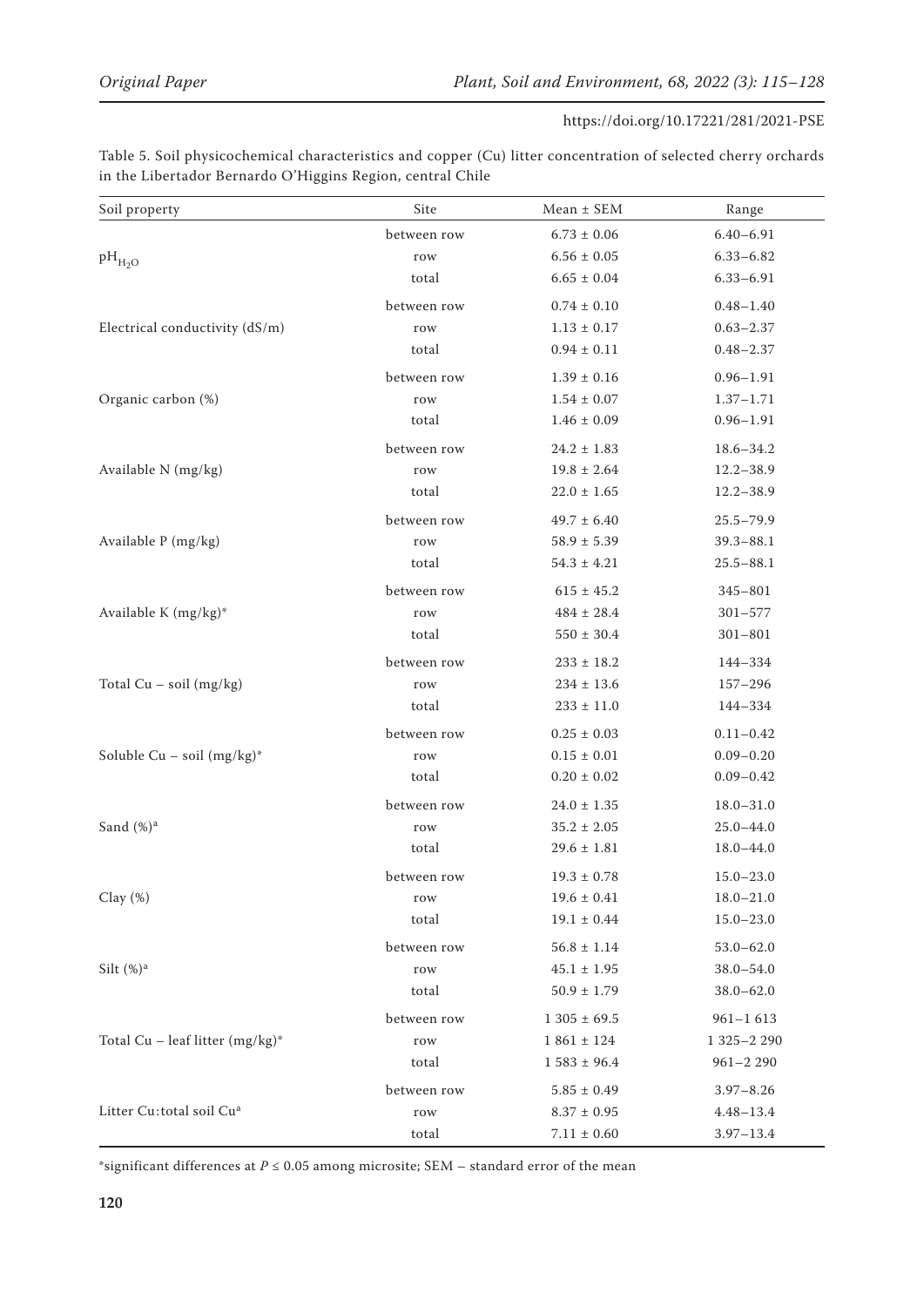| Table 6. Soil physicochemical characteristics and copper (Cu) leaf litter concentration of selected table grape |  |
|-----------------------------------------------------------------------------------------------------------------|--|
| orchards in the O'Higgins Region, central Chile                                                                 |  |

| Soil property                  | Site        | $Mean \pm SEM$      | Range          |
|--------------------------------|-------------|---------------------|----------------|
|                                | between row | $7.05 \pm 0.06$     | $6.73 - 7.30$  |
| $pH_{H_2O}^*$                  | row         | $7.34 \pm 0.08$     | $7.06 - 7.77$  |
|                                | total       | $7.19 \pm 0.06$     | $6.73 - 7.77$  |
|                                | between row | $1.12 \pm 0.25$     | $0.53 - 2.91$  |
| Electrical conductivity (dS/m) | row         | $0.63 \pm 0.04$     | $0.46 - 0.80$  |
|                                | total       | $0.88 \pm 0.14$     | $0.46 - 2.91$  |
|                                | between row | $1.45 \pm 0.10$     | $1.18 - 1.72$  |
| Organic carbon (%)             | row         | $1.14 \pm 0.15$     | $0.88 - 1.67$  |
|                                | total       | $1.29 \pm 0.11$     | $0.88 - 1.67$  |
|                                | between row | $13.7 \pm 3.18$     | $6.37 - 38.0$  |
| Available N (mg/kg)            | row         | $14.4 \pm 0.48$     | $11.60 - 15.8$ |
|                                | total       | $14.1 \pm 1.56$     | $6.37 - 38.0$  |
|                                | between row | $25.5 \pm 2.58$     | $16.3 - 39.3$  |
| Available P (mg/kg)*           | row         | $12.8 \pm 2.14$     | $4.33 - 24.2$  |
|                                | total       | $19.1 \pm 2.24$     | $4.33 - 39.3$  |
|                                | between row | $375 \pm 15.7$      | $301 - 451$    |
| Available K (mg/kg)*           | row         | $211 \pm 22.8$      | $128 - 335$    |
|                                | total       | $293 \pm 24.0$      | 128-451        |
|                                | between row | $220 \pm 11.7$      | $179 - 290$    |
| Total $Cu - soil (mg/kg)$      | row         | $236 \pm 10.9$      | $196 - 290$    |
|                                | total       | $228 \pm 8.01$      | $179 - 290$    |
|                                | between row | $0.15 \pm 0.02$     | $0.09 - 0.24$  |
| Soluble $Cu - soil (mg/kg)$    | row         | $0.12 \pm 0.01$     | $0.07 - 0.18$  |
|                                | total       | $0.14 \pm 0.01$     | $0.07 - 0.24$  |
|                                | between row | $24.7 \pm 2.17$     | $16.0 - 37.0$  |
| Sand (%)                       | row         | $20.3$ $\pm$ $1.49$ | $15.0 - 27.0$  |
|                                | total       | $22.5 \pm 1.38$     | $15.0 - 37.0$  |
|                                | between row | $17.2 \pm 0.66$     | $14.0 - 20.0$  |
| Clay $(\%)$                    | row         | $18.1\pm0.59$       | $17.0 - 22.0$  |
|                                | total       | $17.7$ $\pm$ $0.44$ | $14.0 - 22.0$  |
|                                | between row | $58.1 \pm 2.14$     | $48.0 - 66.0$  |
| Silt $(\%)$                    | row         | $61.4 \pm 1.42$     | $56.0 - 68.0$  |
|                                | total       | $59.8 \pm 1.31$     | $48.0 - 68.0$  |
|                                | between row | $42.3 \pm 4.30$     | $29.0 - 61.2$  |
| Total Cu - leaf litter (mg/kg) | row         | $103\pm43.0$        | $16.3 - 409$   |
|                                | total       | $72.4 \pm 22.2$     | $16.3 - 409$   |
|                                | between row | $0.20\pm0.03$       | $0.10 - 0.33$  |
| Litter Cu:total soil Cu        | row         | $0.41 \pm 0.15$     | $0.07 - 1.41$  |
|                                | total       | $0.31 \pm 0.08$     | $0.07 - 1.41$  |

\*significant differences at  $P \leq 0.05$  among microsite; SEM – standard error of the mean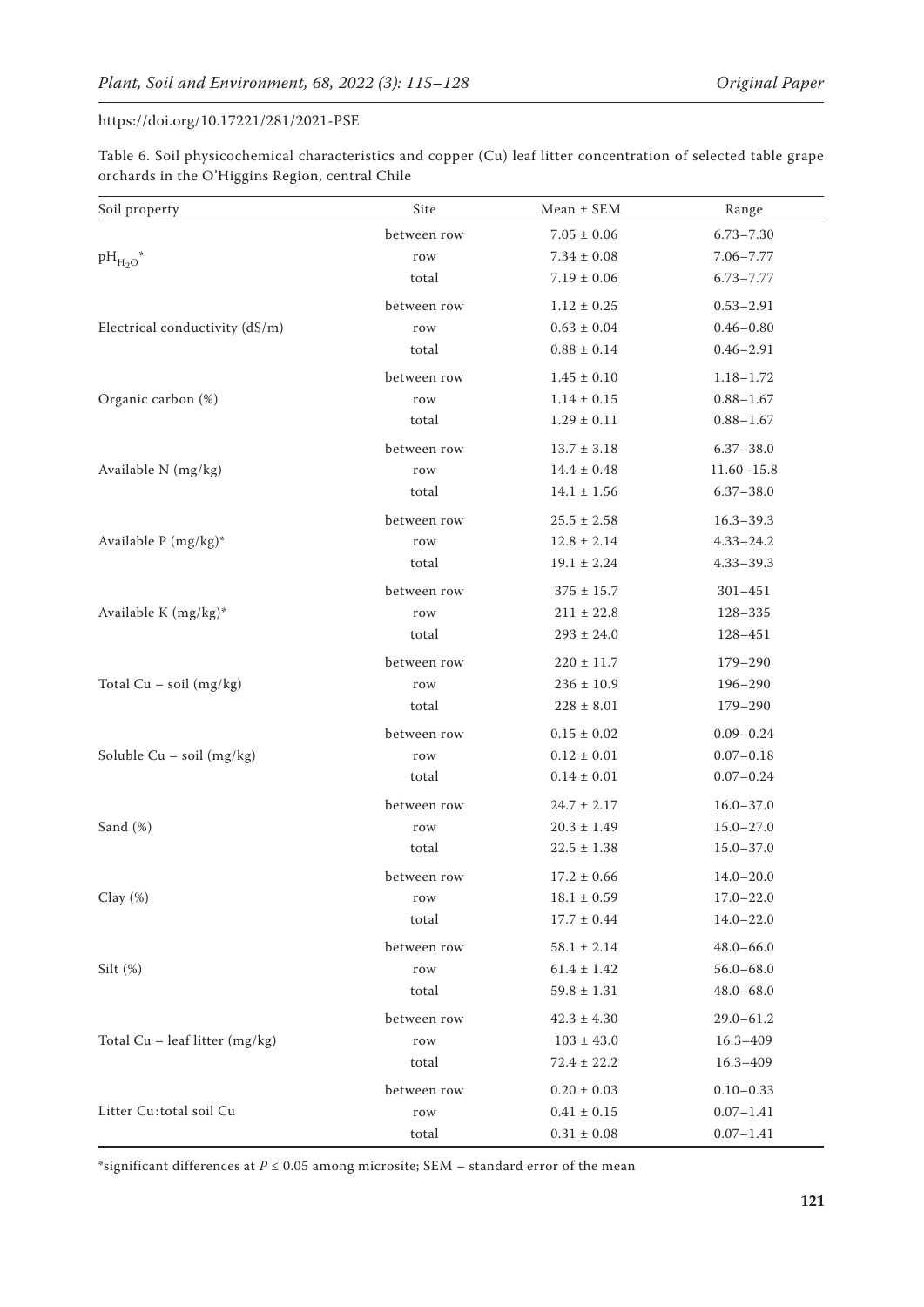Table 7. Soil physicochemical characteristics and copper (Cu) litter concentration of selected plum orchards in the O'Higgins Region, central Chile

| Soil property                    | Site        | $Mean \pm SEM$      | Range         |
|----------------------------------|-------------|---------------------|---------------|
|                                  | between row | $7.23 \pm 0.08$     | $6.90 - 7.57$ |
| $\rm{pH}_{\rm{H_{2}O}}$          | row         | $7.34 \pm 0.05$     | $7.06 - 7.50$ |
|                                  | total       | $7.29 \pm 0.05$     | $6.90 - 7.57$ |
|                                  | between row | $1.76 \pm 0.21$     | $0.93 - 3.11$ |
| Electrical conductivity (dS/m)   | row         | $1.58 \pm 0.16$     | $1.01 - 2.32$ |
|                                  | total       | $1.67 \pm 0.13$     | $0.93 - 3.11$ |
|                                  | between row | $1.51 \pm 0.09$     | $1.27 - 1.82$ |
| Organic carbon (%)               | row         | $1.42 \pm 0.10$     | $1.07 - 1.65$ |
|                                  | total       | $1.29 \pm 0.11$     | $1.07 - 1.82$ |
|                                  | between row | $21.6 \pm 1.83$     | $12.7 - 31.2$ |
| Available N (mg/kg)              | row         | $26.8 \pm 3.71$     | $13.6 - 43.0$ |
|                                  | total       | $24.2 \pm 2.11$     | $12.7 - 43.0$ |
|                                  | between row | $23.7 \pm 5.21$     | $6.50 - 50.3$ |
| Available P (mg/kg)              | row         | $28.6 \pm 6.18$     | $2.33 - 60.5$ |
|                                  | total       | $26.1 \pm 3.97$     | $2.33 - 60.5$ |
|                                  | between row | $285 \pm 37.3$      | 129-430       |
| Available K (mg/kg)              | row         | $346 \pm 45.0$      | 140-499       |
|                                  | total       | $316 \pm 29.3$      | 129-499       |
|                                  | between row | $219 \pm 24.4$      | $131 - 356$   |
| Total $Cu - soil (mg/kg)$        | row         | $267 \pm 26.9$      | 148-432       |
|                                  | total       | $243 \pm 18.6$      | 131-432       |
|                                  | between row | $0.13 \pm 0.02$     | $0.07 - 0.20$ |
| Soluble $Cu - soil (mg/kg)$      | row         | $0.15 \pm 0.03$     | $0.07 - 0.38$ |
|                                  | total       | $0.14 \pm 0.02$     | $0.07 - 0.38$ |
|                                  | between row | $28.3 \pm 2.03$     | $19.0 - 37.0$ |
| Sand $(\%)$                      | row         | $25.4 \pm 1.99$     | $17.0 - 34.0$ |
|                                  | total       | $26.9 \pm 1.42$     | $17.0 - 37.0$ |
|                                  | between row | $20.4 \pm 0.84$     | $15.0 - 23.0$ |
| Clay $(\%)$                      | row         | $20.6\pm0.93$       | $16.0 - 25.0$ |
|                                  | total       | $20.5\pm0.61$       | $15.0 - 25.0$ |
|                                  | between row | $51.3$ $\pm$ $1.86$ | $45.0 - 61.0$ |
| Silt $(\%)$                      | row         | $54.0 \pm 1.34$     | $48.0 - 60.0$ |
|                                  | total       | $52.7 \pm 1.16$     | $45.0 - 61.0$ |
|                                  | between row | $681 \pm 35.5$      | $505 - 866$   |
| Total $Cu$ – leaf litter (mg/kg) | row         | $694 \pm 76.8$      | 140-908       |
|                                  | total       | $687 \pm 41.1$      | 140-908       |
|                                  | between row | $3.51 \pm 0.48$     | $1.58 - 5.66$ |
| Litter Cu:total soil Cu          | row         | $2.80 \pm 0.45$     | $0.57 - 5.45$ |
|                                  | total       | $3.16 \pm 0.33$     | $0.57 - 5.66$ |

SEM – standard error of the mean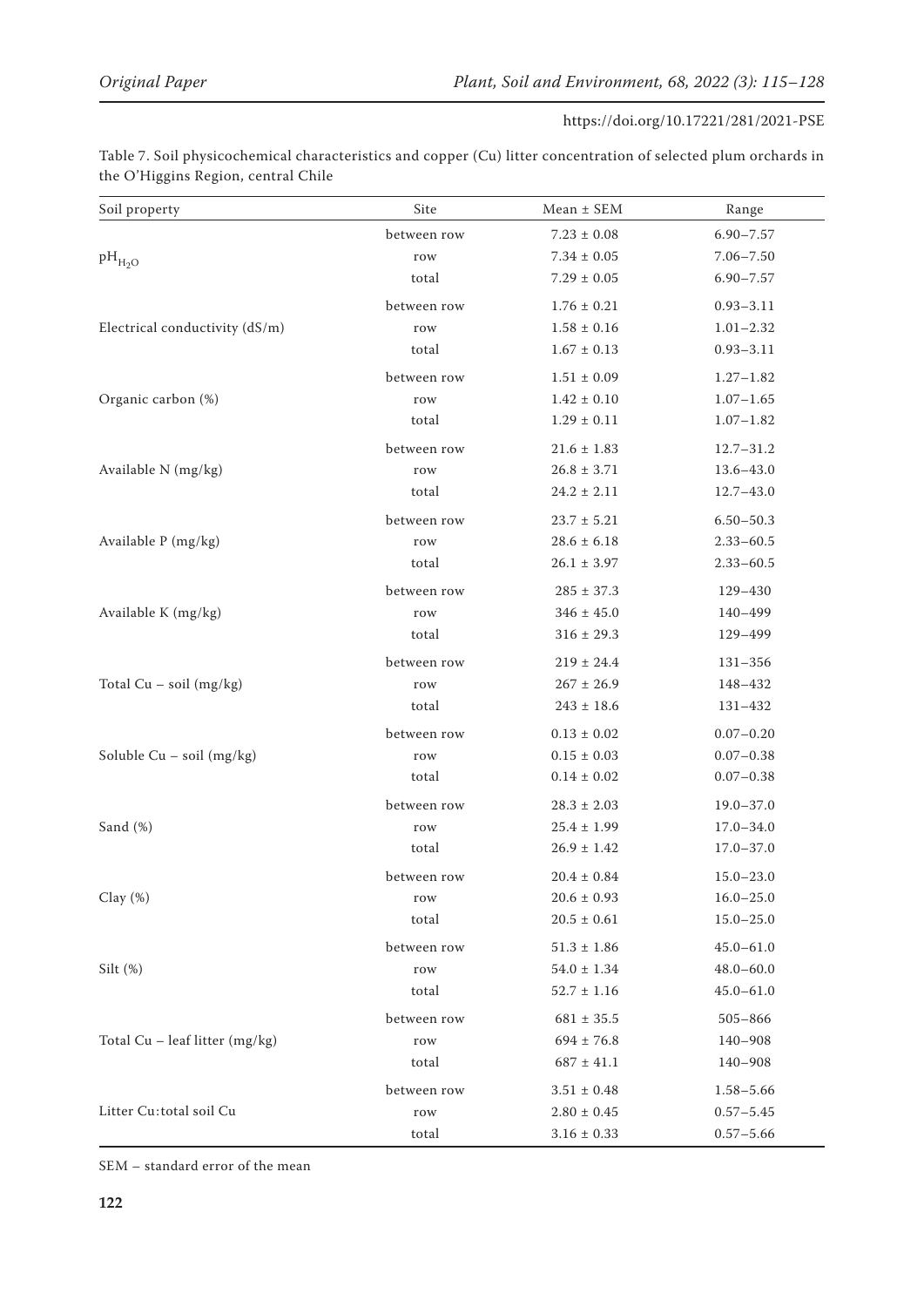|               | Table 8. Copper (Cu) concentrations in study soils and leaf litter of selected orchards in the O'Higgins Region, |  |  |
|---------------|------------------------------------------------------------------------------------------------------------------|--|--|
| central Chile |                                                                                                                  |  |  |

|                              | Plum            | Kiwi            | Table grape     | Cherry           |  |  |
|------------------------------|-----------------|-----------------|-----------------|------------------|--|--|
|                              |                 | $mean \pm SEM$  |                 |                  |  |  |
| Total Cu-soil (mg/kg)        | $243 \pm 18.6$  | $196 \pm 11.6$  | $228 \pm 8.01$  | $233 \pm 11.0$   |  |  |
| Soluble Cu-soil (mg/kg)      | $0.14 \pm 0.02$ | $0.14 \pm 0.02$ | $0.14 \pm 0.01$ | $0.20 \pm 0.02$  |  |  |
| Total Cu-leaf litter (mg/kg) | $687 \pm 41.1$  | $381 \pm 48.2$  | $72.4 \pm 22.2$ | $1.583 \pm 96.4$ |  |  |
| Litter Cu: total soil Cu     | $3.16 \pm 0.33$ | $2.13 \pm 0.33$ | $0.31 \pm 0.08$ | $7.11 \pm 0.60$  |  |  |

SEM – standard error of the mean

showed significant differences in soluble Cu in vineyard soil. Komárek et al. (2008), however, reported no significant differences between the microsites in a vineyard, similarly to the kiwi, plum and table grape in the present study. In the kiwi orchard, we expected this behaviour as being in a pergola trellis system, it loses the microsite effect, as it has complete coverage of the soil through the canopy. The same occurs with table grape orchards that also do not apply Cu-based pesticides. Nevertheless, due to the tree training system of plum orchards, we expected differences between the row and the interrow.

The leaf litter Cu levels of the cherry, plum and kiwi orchards were statistically higher (*F =* 213.02,  $P < 0.001$ ) than the table grape leaf litter (Table 8), as expected, as no Cu-based pesticides were applied to the table grape orchard. Furthermore, the cherry (1 583 mg/kg) and plum (687 mg/kg) leaf litter showed higher Cu values than the kiwi (380 mg/kg) leaf litter due to the higher doses of Cu-based pesticide applied. With the exception of table grape orchards, Cu levels in leaf litters were much higher than total soil Cu levels (Table 8). Specifically, the CuT\_L/S ratio values were 0.3, 2.1, 3.2 and 7.1 for table grape, kiwi, plum and cherry, respectively. A significant difference (*F =* 122.25, *P <* 0.001) were found between table grapes and the other species in terms of the CuT\_L/S ratio. This result supports the hypothesis proposed by Schoffer et al. (2020), that the leaf litter exerts a protective role against the incorporation of Cu into the soil of orchards where this element is applied as a Cu-based pesticide. Lepp et al. (1984) reported Cu litter levels of 884 and 320 mg/kg in coffee orchards being of 24 and 14 years old, respectively, which our finding also supports. These Cu levels correspond to approximately twice the total soil Cu concentration also reported by these researchers.

**Soil microbial colonisation and carbon-induced soil microbial respiration.** There was no significant difference between the fruit-tree species (*F =* 2.37, *P =* 0.08) and the soil microsites (*F =* 0.78, *P =* 0.38) in terms of soil microbial colonisation. This may be the result of the high variability in the data. In this context, all the orchards are drip irrigated, which causes the soils to be constantly mixing. Hence, the changes in the soil are very noticeable under the dripper, but not in the rest of the soil (Osorio and Césped 2000). In the kiwi orchards (Figure 1A), although slightly higher use of C sources in the interrow, no effect of the microsite was observed for any C source, nor for WAT and AWCD. In the table grape orchards (Figure 1B), higher microbial activity was observed in the row than in the interrow for ARG (*F =* –2.46, *P =* 0.027), NAG (*F =* –2.93, *P =* 0.010) and AWCD (*F =* –2.256, *P =* 0.023). As mentioned above, Cu was not applied in the table grape orchards, and so the concentrations of total and soluble Cu in the soil do not differ between the rows and inter rows. Similarly, in the plum orchards (Figure 1C), greater activity in the rows in terms of AKG (*F =* –2.37, *P =* 0.033), NAG (*F =* –2.28, *P =* 0.044) and AWCD (*F =* –2.67, *P =* 0.017) was found. None of the parameters related to Cu, either in the soil or litter, differed between the soils of the rows and inter rows (Table 7). In the cherry orchards (Figure 1D) the microsite effect affected most sources of C, as well as WAT and AWCD. In this case OXA (*F =* 4.68, *P* < 0.001), CYS (*F =* 6.44, *P* < 0.001), ARG (*F =* 5.81, *P* < 0.001), GLU (*F =* 3.42, *P =* 0.004), NAG (*F =* 3.78, *P =* 0.002), FRU (*F =* 2.86, *P =* 0.016), WAT (*F =* 3.41, *P =* 0.004) and AWCD (*F =* 3.08, *P =* 0.007) showed greater activity in the interrow than the rows. Even though the available Cu fraction was low, it was significantly higher in the inter rows in the cherry orchards (Table 5), where a decrease in soil microbial activity might be expected; nevertheless, the opposite was the case. According to Aponte et al. (2021), differences between the rows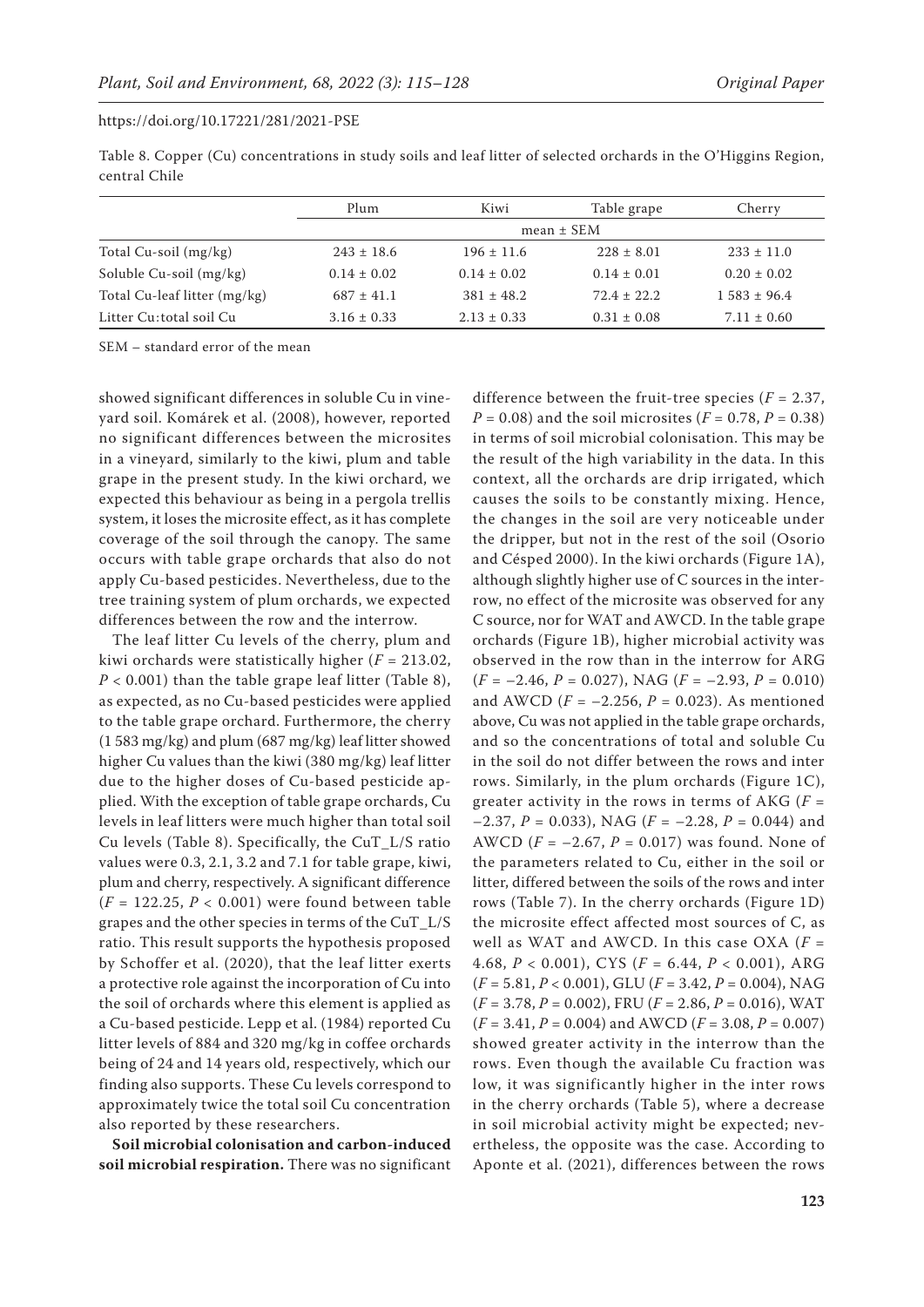



Figure 1. Carbon (C)-induced soil microbial activity of soil samples taken in the row and in the interrow in (A) kiwi; (B) table grape; (C) plum, and (D) cherry orchards of selected orchards of O'Higgins Region, central Chile. Different letters denote significant differences (*P* ≤ 0.05) among microsites. MAL – malic acid; ARA – L-arabinose; CIT – citric acid; AKG – α-ketoglutaric acid; OXA – oxalic acid; WAT – microbial basal respiration; CYS – cysteine; ARG - L-arginine; GLU - glucose; NAG - N-acetyl glucosamine; FRU - fructose; AWCD - average

and inter rows can be due to a shift in the utilisation of the C substrate by microbial communities that may be associated with soil Cu contamination. However, we found no relation to the soil total Cu, soil soluble Cu, litter Cu content or CuT\_L/S ratio values. Therefore, it is possible there other variables are responsible for the shift in C-source utilisation by the soil microbial community that are not Cu related, such as soil tilling practices (Mackie et al. 2013) or dissolved organic matter (DOM), which is available as a source of energy and nutrients to the soil microorganisms, accelerating the success of the soil microbial community after a period of stress caused by Cu toxicity (Brandt et al. 2010). The AWCD values were highest in the kiwi orchard soils (3.59 μg  $CO<sub>2</sub>-C/g/h$ ), followed by plum (3.40 μg  $CO<sub>2</sub>-C/g/h$ ) and cherry (2.89 μg  $CO<sub>2</sub>-C/g/h$ ). The lowest AWCD value was observed in the table grape soils (2.03 μg  $CO<sub>2</sub>-C/g/h$ ). Significant differences in the AWCD  $(F = 3.44, P < 0.022)$  were only found between the plum and table grape soils. As explained above, the plum orchard soils had high total Cu concentrations and AWCD values. In this context, PCA showed that AWCD explained the highest variability proportion (*r* = 0.87; Table 9) in the principal component PC1 explained 29% of the variability. In this line, almost all C sources represented the positive highest loadings (after AWCD) in PC1 compared to CFU and soil physicochemical properties (Table 9), which showed the highest eigenvectors in the PC2 (19%) for pH (*r* = –0.79; Table 9), P (*r* = 0.62; Table 9), K1 (*r* = 0.67; Table 9), CuT\_L (*r* = 0.72; Table 9) and CuT\_L/S (*r* = 0.65; Table 9). These results agree with Aponte et al. (2021) who reported that most C sources represented the highest positive loadings in the PC1 (51.2%) compared to soil physicochemical properties, which showed positive loadings in the PC2 (14.4%) in metal contaminated soils near to a Cu smelter. Additionally, Aponte et al. (2021) found positive relationships between pH and some C sources and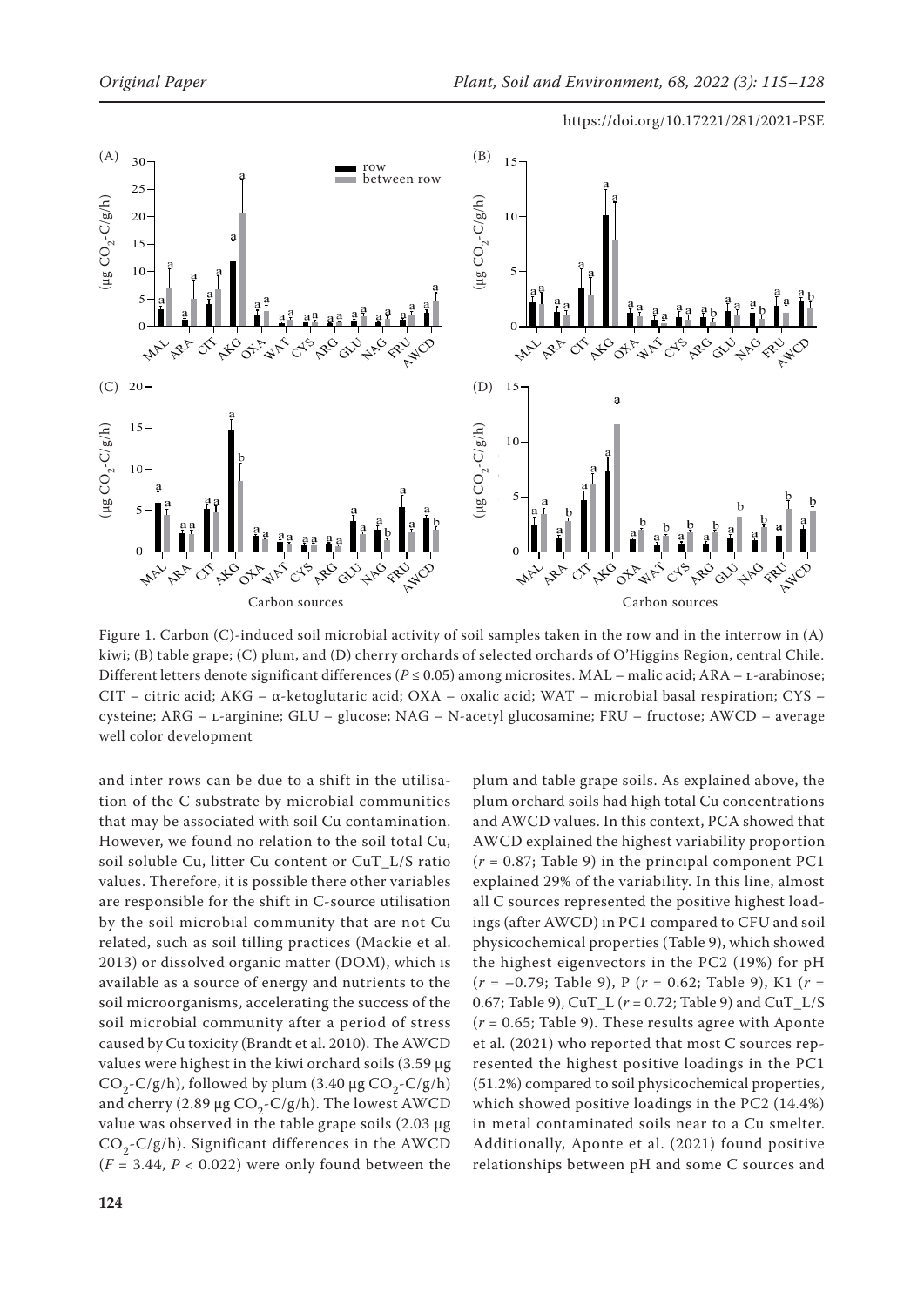|                   |  |  | Table 9. Results of principal component analysis for |  |
|-------------------|--|--|------------------------------------------------------|--|
| all orchards data |  |  |                                                      |  |

| Principal components     | 7.61    | 4.83    | 2.98    |
|--------------------------|---------|---------|---------|
| Eigenvalues              | 29.3    | 18.6    | 11.5    |
| Variance (%)             | 29.3    | 47.8    | 59.3    |
| Cummulative variance (%) | 7.61    | 4.83    | 2.98    |
| Eigenvectors             |         |         |         |
| $pH_{H_2O}$              | $-0.05$ | $-0.79$ | $-0.09$ |
| EC                       | 0.16    | 0.14    | 0.08    |
| <b>TOC</b>               | 0.27    | 0.14    | 0.08    |
| N                        | 0.37    | 0.44    | $-0.09$ |
| P                        | 0.33    | 0.62    | 0.30    |
| К                        | 0.48    | 0.67    | 0.08    |
| $CuT_S$                  | 0.26    | 0.15    | $-0.45$ |
| Cu <sub>S</sub>          | 0.47    | 0.33    | $-0.30$ |
| Sand                     | 0.23    | 0.42    | 0.50    |
| Clay                     | 0.21    | 0.03    | 0.10    |
| Silt                     | $-0.31$ | $-0.43$ | $-0.54$ |
| <b>CFU</b>               | $-0.07$ | $-0.33$ | 0.34    |
| MAL                      | 0.70    | $-0.51$ | 0.32    |
| ARA                      | 0.68    | $-0.49$ | 0.39    |
| <b>CIT</b>               | 0.73    | $-0.41$ | 0.36    |
| AKG                      | 0.67    | $-0.55$ | 0.15    |
| <b>OXA</b>               | 0.75    | $-0.42$ | 0.09    |
| <b>WAT</b>               | 0.76    | $-0.21$ | 0.15    |
| <b>CYS</b>               | 0.55    | 0.32    | $-0.45$ |
| ARG                      | 0.74    | 0.21    | $-0.29$ |
| GLU                      | 0.78    | 0.12    | $-0.50$ |
| <b>NAG</b>               | 0.81    | 0.08    | $-0.45$ |
| FRU                      | 0.65    | 0.13    | $-0.54$ |
| <b>AWCD</b>              | 0.87    | $-0.45$ | 0.12    |
| $CuT_L$                  | 0.32    | 0.72    | 0.40    |
| $CuT_L/S$                | 0.26    | 0.65    | 0.51    |

EC – electrical conductivity; TOC – organic carbon; N – available nitrogen; P – available phosphorous; K – available potassium; CuT\_S – total soil copper; Cu<sub>s</sub> – soil soluble copper; CFU – colony-forming unit; MAL - malic acid; ARA - L-arabinose; CIT citric acid; AKG – α-ketoglutaric acid; OXA – oxalic acid; WAT – microbial basal respiration; CYS – cysteine; ARG – l-arginine; GLU – glucose; NAG – N-acetyl glucosamine; FRU – fructose; AWCD – average well color development; CuT\_L – litter total copper; CuT\_L/S – litter Cu concentration to soil Cu concentration ratio

enzyme activities when decreasing total and available Cu contents, which was expected since organic matter can increase soil pH with further decreasing of metal availability (Xian and In Shokohifard 1989), as probably occurred in soils of the present study. On the other hand, Donoso et al. (2016) stated that AWCD is not a good bioindicator for Cu soil toxicity; however, these authors studied soils with 20 ppm of Cu and used Biolog Ecoplates<sup>TM</sup> to assess the AWCD. Therefore, a protective role of organic matter against Cu that litter exert should be evaluated since organic substances can mitigate the metal effects (Medina et al. 2017). Thus, the evaluation of litter protective effect in Cu contaminated soils can be performed by using the better indicator for Cu toxicity such as earthworms (Delgadillo et al. 2017) and some soil enzyme activities (Aponte et al. 2020).

The PCA's ellipsoids showed discrimination between the orchards (Figure 2A) based on the two first principal components, which explained 48% of the overall variability, resulting in the following order: kiwi = table grape ≠ plum ≠ cherry. Nevertheless, samples showed a considerable dispersion out of the 95% confidence ellipsoids, with important overlapping between soil samples when classifying by orchard species and the presence of Cu-based pesticides (Figure 2). This reflects the high data variability and potential low effect of factors, especially on physicochemical properties that showed the lowest contribution compared to biological properties in the PCA (Figure 2 and Table 9). In this sense, PERMANOVA showed that factors did not exert multivariate effects on soil properties  $(P > 0.05)$ . On the other hand, the PCA and PERMANOVA did not show any differences by soil microsite (Figure 3). It is important to note that PC1 and PC2 only explained 48% of the total variance (Figure 2), but with PC3, the explanation of the variance increased to 59% (Table 9). Thus, low univariate and multivariate effects of factors on soil properties can be associated with the protective role of leaves on soil; however, soil biological properties (except for CFU) explained the most variability proportion.

In conclusion, as a result of the large annual amount (4.0 to 9.2 kg/ha/year) of Cu-based pesticide applied to selected orchards, we can conclude that:

- copper has been accumulated mainly in the litter, which exerted a protective role regarding copper incorporation into the soil;
- although soil has been enriched in copper, its bioavailability and ecotoxicity were relatively low; and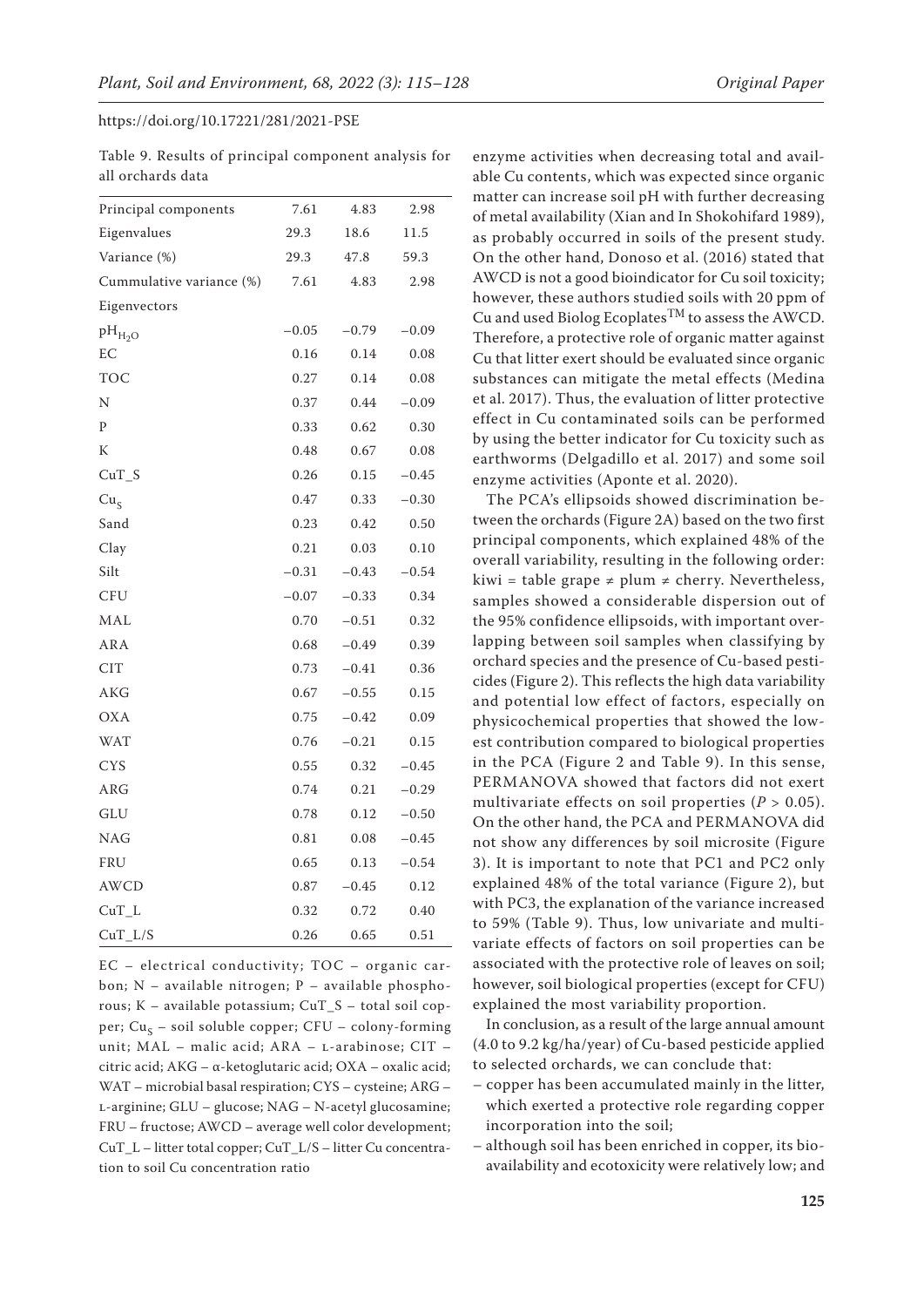

Figure 2. Principal component analysis labeled by orchard species (A) and by ridge presence/absence and the use or not of copper (Cu)-based pesticides. EC – electrical conductivity; TOC – total organic carbon; N – available nitrogen; P – available phosphorous; K – available potassium; CuT\_S – total copper; CuS – soluble copper; CFU – colony-forming units; MAL – malic acid; ARA – l-arabinose; CIT – citric acid; AKG – α-ketoglutaric acid; OXA – oxalic acid; WAT – microbial basal respiration; CYS – cysteine; ARG – l-arginine; GLU – glucose; NAG – N-acetyl glucosamine; FRU – fructose; AWCD – average well color development; CuT\_L – litter total copper; CuT\_L/S – litter Cu concentration to soil Cu concentration ratio; No–No – no ridge and no pesticide use; No–Yes – no ridge and pesticide use; Yes–Yes – ridge and pesticide use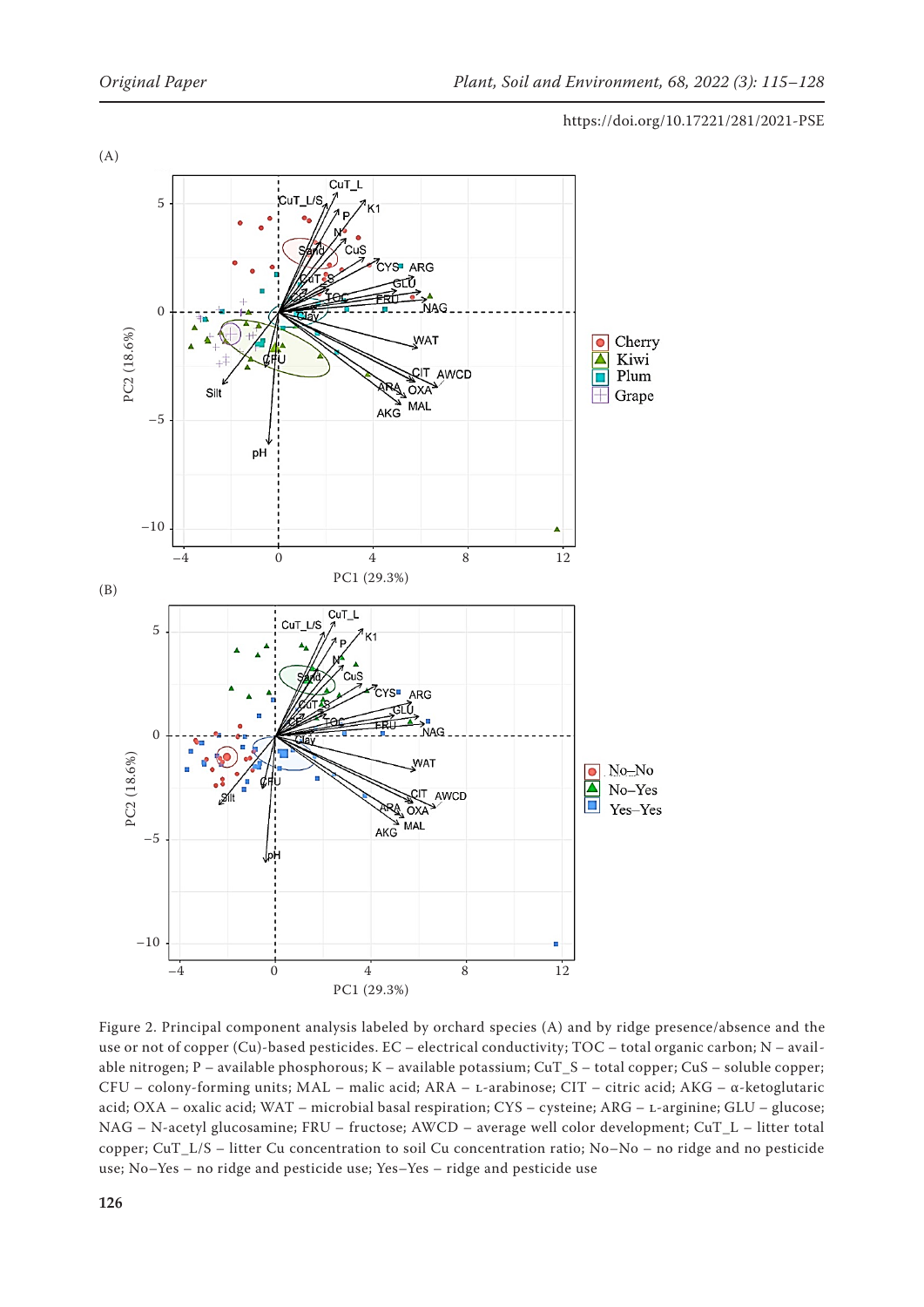

Figure 3. Principal component analysis labeled by soil sampling site. EC – electrical conductivity; TOC – total organic carbon; N – available nitrogen; P – available phosphorous; K – available potassium; CuT\_S – total soil copper; CuS – soil soluble copper; CuT\_L – litter total copper; CuT\_L/S – litter Cu concentration to soil Cu concentration ratio; CFU – colony-forming units; MAL – malic acid; ARA – L-arabinose; CIT – citric acid; AKG – α-ketoglutaric acid; OXA – oxalic acid; WAT – microbial basal respiration; CYS – cysteine; ARG – l-arginine; GLU – glucose; NAG – N-acetyl glucosamine; FRU – fructose; AWCD – average well color development

– it is important to study the adsorption capacity and degradability of Cu-enriched litter since this could be a way of incorporating the element into the soil.

To date, this is the first work that describes the Cu content in soils and leaf litter of orchards in central Chile. It is also one of the few studies, worldwide, carried out on fruit trees other than vineyards. The study has highlighted the importance of litter as a protective layer against the incorporation of Cu in the soil.

### **REFERENCES**

- Aponte H., Herrera W., Cameron C., Black H., Meier S., Paolini J., Tapia Y., Cornejo P. (2020): Alteration of enzyme activities and functional diversity of a soil contaminated with copper and arsenic. Ecotoxicology and Environmental Safety, 192: 110264.
- Aponte H., Mondaca P., Santander C., Meier S., Paolini J., Butler B., Rojas C., Cristina M., Cornejo P. (2021): Enzyme activities and microbial functional diversity in metal(loid) contaminated soils near to a copper smelter. Science of The Total Environment, 779: 146423.
- Bergkvist B., Folkeson L., Berggren D. (1989): Fluxes of Cu, Zn, Pb, Cd, Cr, and Ni in temperate forest ecosystems. Water, Air, and Soil Pollution, 47: 217–286.
- Brandt K.K., Frandsen R.J.N., Holm P.E., Nybroe O. (2010): Development of pollution-induced community tolerance is linked to structural and functional resilience of a soil bacterial community following a five-year field exposure to copper. Soil Biology and Biochemistry, 42: 748–757.
- Campbell C.D., Chapman S.J., Cameron C.M., Davidson M.S., Potts J.M. (2003): A rapid microtiter plate method to measure carbon dioxide evolved from carbon substrate amendments so as to determine the physiological profiles of soil microbial communities by using whole soil. Applied and Environmental Microbiology, 69: 3593–3599.
- Casanova M., Salazar O., Seguel O., Luzio W. (2013): The Soils of Chile. Dordrecht, Springer Netherlands. ISBN: 978-94-007- 5948-0
- Delgadillo V., Verdejo J., Mondaca P., Verdugo G., Gaete H., Hodson M.E., Neaman A. (2017): Proposed modification to avoidance test with *Eisenia fetida* to assess metal toxicity in agricultural soils affected by mining activities. Ecotoxicology and Environmental Safety, 140: 230–234.